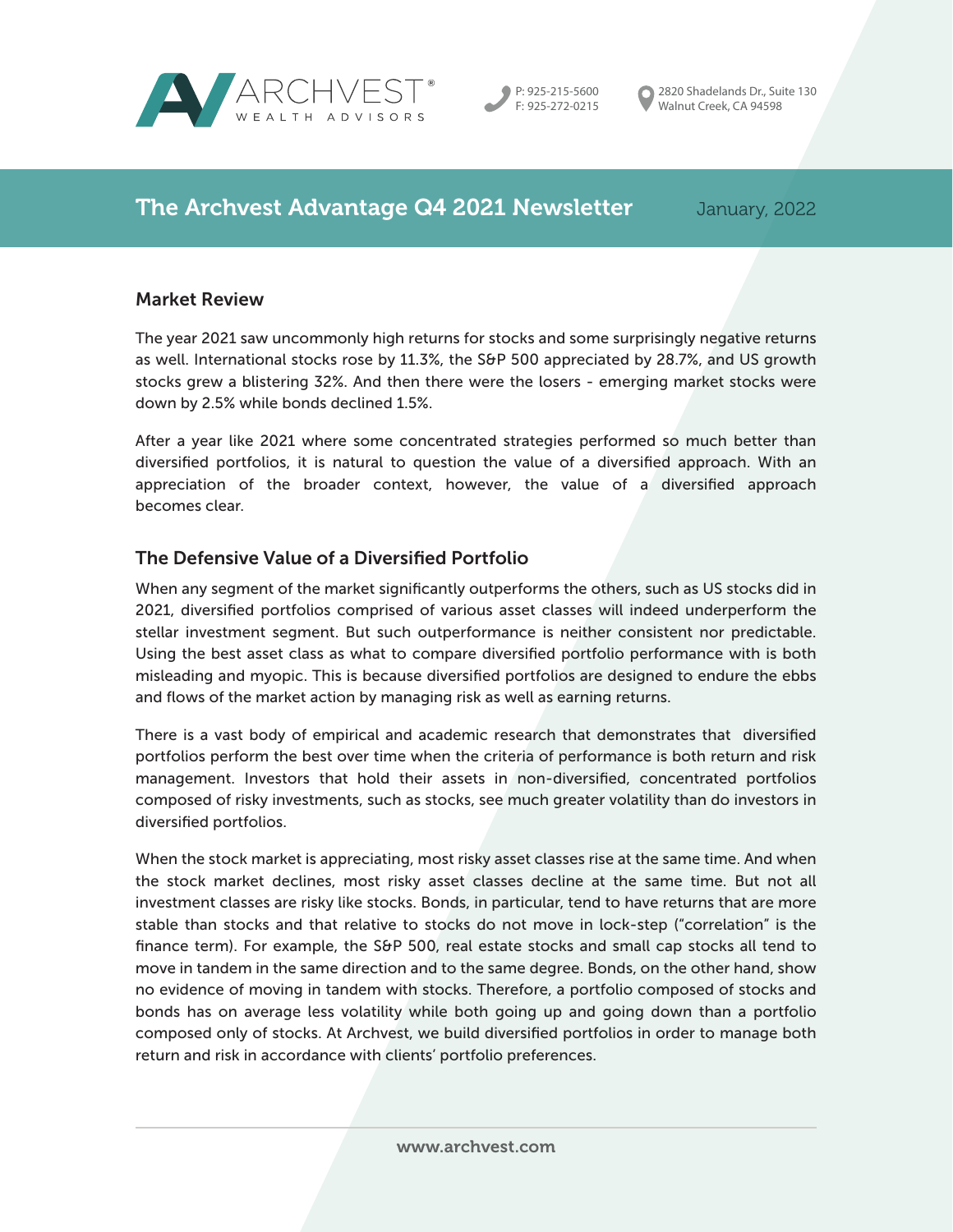

P: 925-215-5600 F: 925-272-0215 2820 Shadelands Dr., Suite 130 Walnut Creek, CA 94598

# Why It's an Especially Good Time to be Defensive: Inflation

As the Federal Reserve has maintained extremely low interest rates for more than a decade, we have seen investors increasingly inclined to take more risks in the stock market rather than have their money earn far less in bonds or at the bank. However, with mounting inflationary pressure seen today, reflected in the 7% rise in the CPI in 2021, the Fed is changing policy and heading toward much higher interest rates in order to dampen inflation. Those higher interest rates will incentivize investors to put more of their money in the bank or bonds. Much of that money will come directly out of stocks and is thus expected to put downward pressure on stock prices. In earlier times, this was referred to as the Fed "taking the punchbowl away, just as the party was getting good". The "party" today is seen in US stock prices reflecting valuations relative to earnings that are twice as high as normal. The most widely respected valuation metric for the stock market is the CAPE ratio (the "Cyclically Adjusted Price-to-Earnings" ratio). Extensive research shows that high CAPE ratios are usually followed by much lower returns than average, including years of pronounced negative returns. Today, the CAPE ratio for the US is the second highest seen in over 100 years. The only time the CAPE ratio was higher was just before the Tech Bubble of 2000 burst and declined over 50% during the next couple of years. But not all CAPEs are created equal: the CAPE ratio is not nearly as high in foreign markets and that suggests those markets are less exposed to such low and negative returns in the years ahead. In this context, it can be appreciated that holding a diversified portfolio is especially important today as a part of a strategy to defend against outsized losses in a stock market downturn.

# Investing Safely With I-Bonds

We recommend protecting yourself from inflation through I-bonds, which are inflation bonds issued by the U.S. Government. If you have some idle cash in your savings account and can afford to tie up the funds for a year, I-Bonds offer a relatively risk-free means of achieving the current annualized rate of 7%. This rate adjusts semi-annually in April and November with inflation each year, and interest is paid monthly. If inflation increases or decreases, the rate will adjust accordingly. The minimum purchase for these bonds is \$25 and the maximum purchase is \$10,000, and each bond must be held for at least one year, with a penalty of three months' worth of accrued interest if the bonds are redeemed before five years. Despite these restrictions, we believe that I-Bonds are a worthwhile investment because of the substantially higher income than a savings account. If you're interested in I-Bonds, please contact us and we can advise on the next steps.

# Taxes- What You Need to Know

As President Biden's "Build Back Better Act" has not passed as earlier expected, there are two important tax-related elements to be aware of. Firstly, tax rates remain the same in 2022 under the Tax Cut and Jobs Act of 2017. Secondly, you are still allowed to convert IRA funds